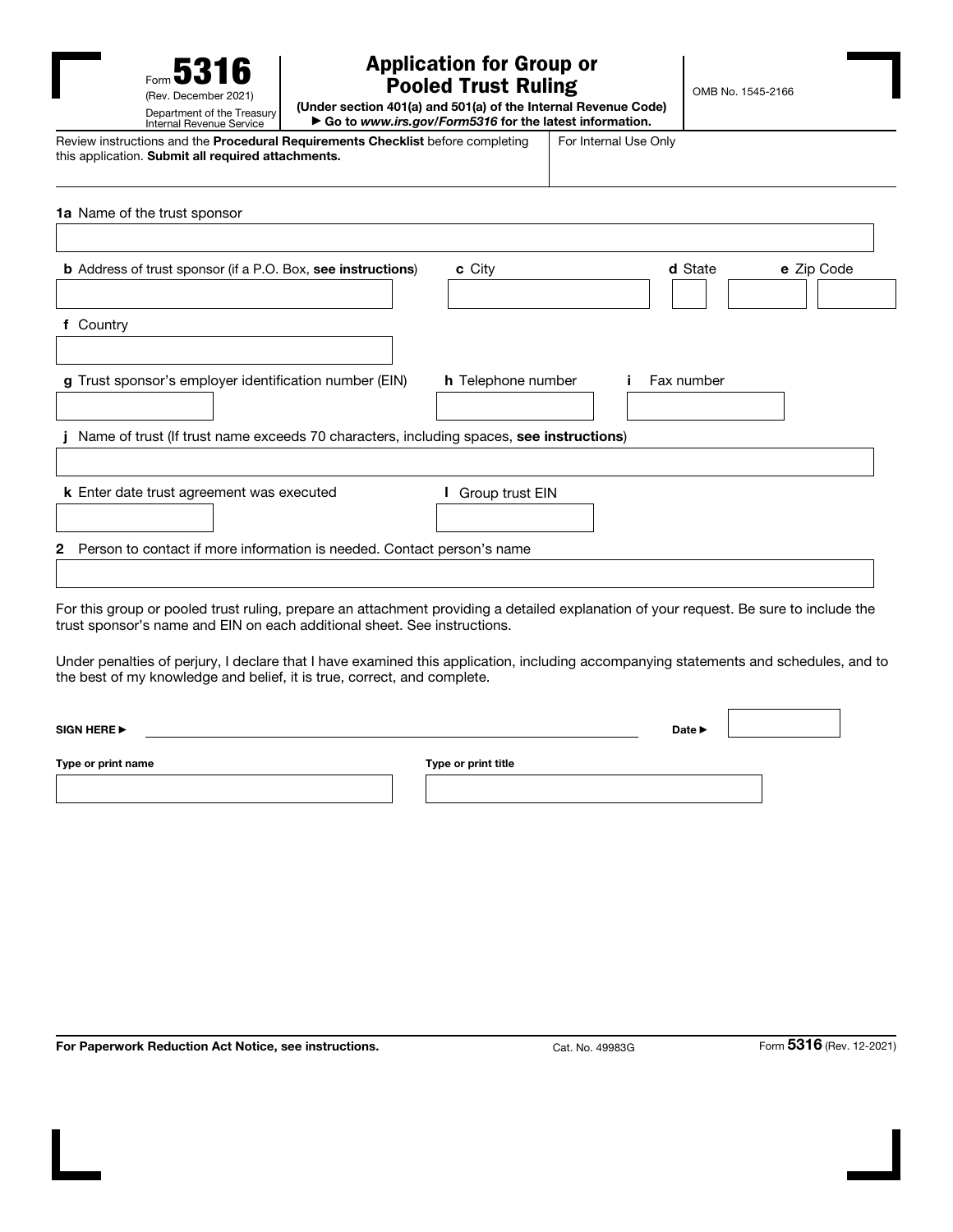Form 5316 (Rev. 12-2021)  $P_{\text{age}} 2$ 

|    | <b>Yes</b> | No |                                                                                                                                                                                                                                                                                                                                                                                                                                                                                                                                                                                                                                                                                      |
|----|------------|----|--------------------------------------------------------------------------------------------------------------------------------------------------------------------------------------------------------------------------------------------------------------------------------------------------------------------------------------------------------------------------------------------------------------------------------------------------------------------------------------------------------------------------------------------------------------------------------------------------------------------------------------------------------------------------------------|
| 3  |            |    | Is the group trust adopted as part of each adopting group trust retiree benefit plan? (See instructions.)                                                                                                                                                                                                                                                                                                                                                                                                                                                                                                                                                                            |
| 4  |            |    | Does the group trust instrument expressly limit participation to: pension, profit-sharing, and stock bonus trusts<br>or custodial accounts qualifying under section 401(a) that are exempt under section 501(a); individual<br>retirement accounts that are exempt under section 408(e); eligible governmental plan trusts or custodial<br>accounts under section 457(b) that are exempt under section 457(g); custodial accounts under section<br>403(b)(7); retirement income accounts under section 403(b)(9); section 401(a)(24) governmental plans; and<br>section 414(e)(3)(A) church plan assets as defined by section 336(e) of the PATH Act effective December 18,<br>2015? |
| 5  |            |    | Does the group trust instrument expressly prohibit any part of its corpus or income that equitably belongs to<br>any adopting group trust retiree benefit plan from being used for, or diverted to, any purpose other than for the<br>exclusive benefit of the participants and the beneficiaries of the group trust retiree benefit plan?                                                                                                                                                                                                                                                                                                                                           |
| 6  |            |    | Is each group trust retiree benefit plan entity which adopts the group trust itself a trust, a custodial account, or<br>a similar entity that is tax-exempt under section 408(e) or section 501(a) (or is treated as tax-exempt under<br>section $501(a)$ ?                                                                                                                                                                                                                                                                                                                                                                                                                          |
| 7  |            |    | Does each group trust retiree benefit plan which adopts the group trust expressly provide in its governing<br>document that it is impossible for any part of the corpus or income of the group trust retiree benefit plan to be<br>used for, or diverted to, purposes other than for the exclusive benefit of the plan participants and their<br>beneficiaries?                                                                                                                                                                                                                                                                                                                      |
| 8  |            |    | Does the group trust instrument expressly limit the assets that may be held by the group trust to assets that<br>are contributed by, or transferred from, a group trust retiree benefit plan to the group trust (and the earnings on<br>such assets), and does the group trust instrument expressly provide for separate accounts (and appropriate<br>records) to reflect the interest which each adopting group trust retiree benefit plan has in the group trust?                                                                                                                                                                                                                  |
| 9  |            |    | Does the group trust instrument expressly prohibit an assignment by an adopting group trust retiree benefit<br>plan of any part of its equity or interest in the group trust?                                                                                                                                                                                                                                                                                                                                                                                                                                                                                                        |
| 10 |            |    | Was the group trust created or organized in the United States and is the group trust maintained at all times as<br>a domestic trust in the United States?                                                                                                                                                                                                                                                                                                                                                                                                                                                                                                                            |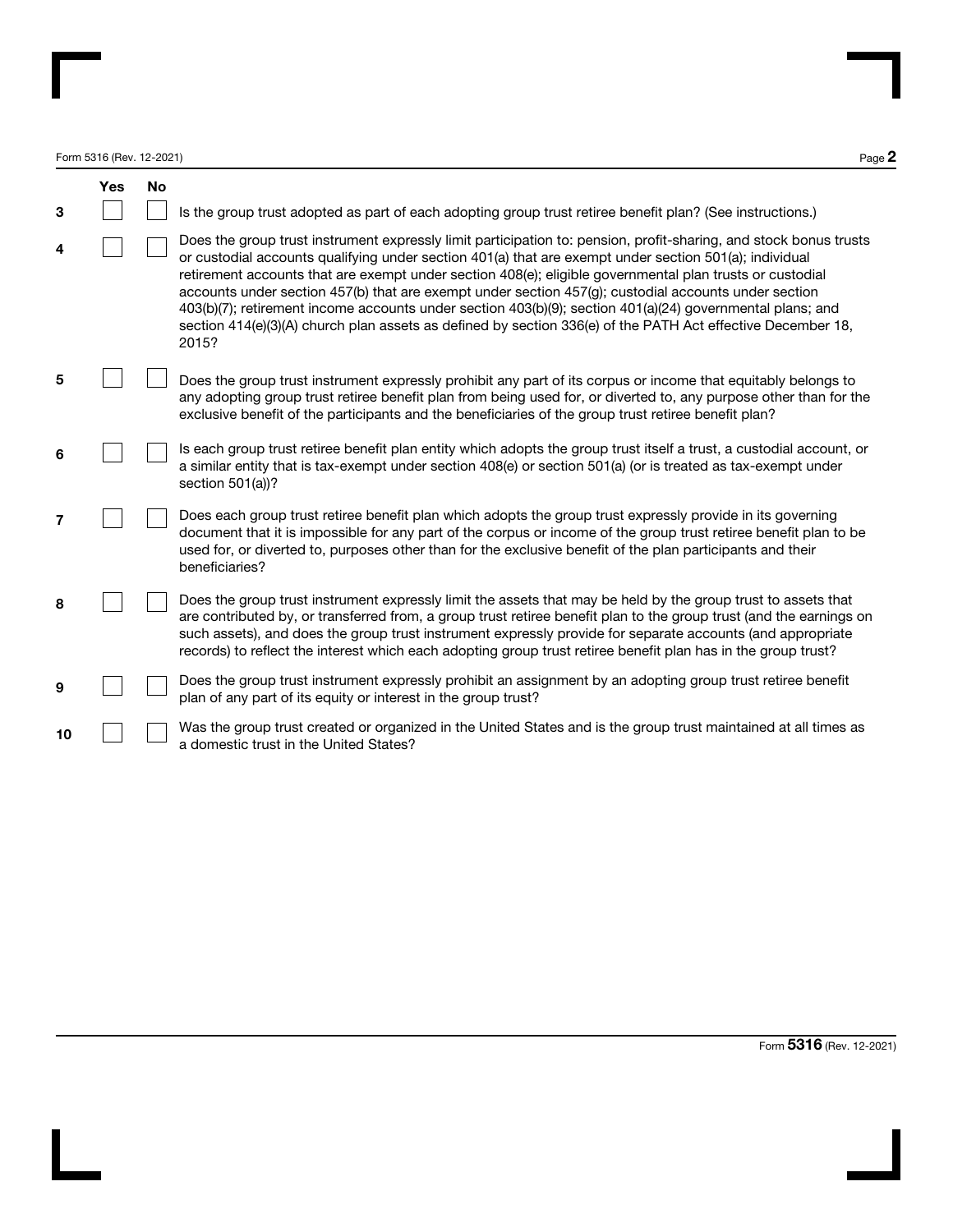Form 5316 (Rev. 12-2021) Page 3

### Procedural Requirements Checklist

Use this list to ensure that your application package is complete. The application will be reviewed to determine if it is complete. If your application is incomplete, it will be closed, in which case it won't be returned and any user fee won't be refunded. See Rev. Proc. 2021-4 (updated annually).

- 1. **In Italy 1.** Is Form 8717, User Fee for Employee Plan Determination Letter Request, attached to your submission? Is the appropriate user fee for your submission or a copy of the payment confirmation from *www.pay.gov* as described in section 10.07 of Rev. Proc. 2021-4 (updated annually) attached to Form 8717?
- 2. **IS Form 2848, Power of Attorney and Declaration of Representative, Form 8821, Tax Information Authorization, or a** privately designated authorization attached? (For more information, see the *Disclosure Request by Taxpayer* in the instructions and Rev. Proc. 2021-4 updated annually.) If the authorized representative would like to receive notices and communications, check the box on Form 2848, line 2, for each individual.
- 3. Have you included a copy of the group trust instrument and all amendments since your last determination letter?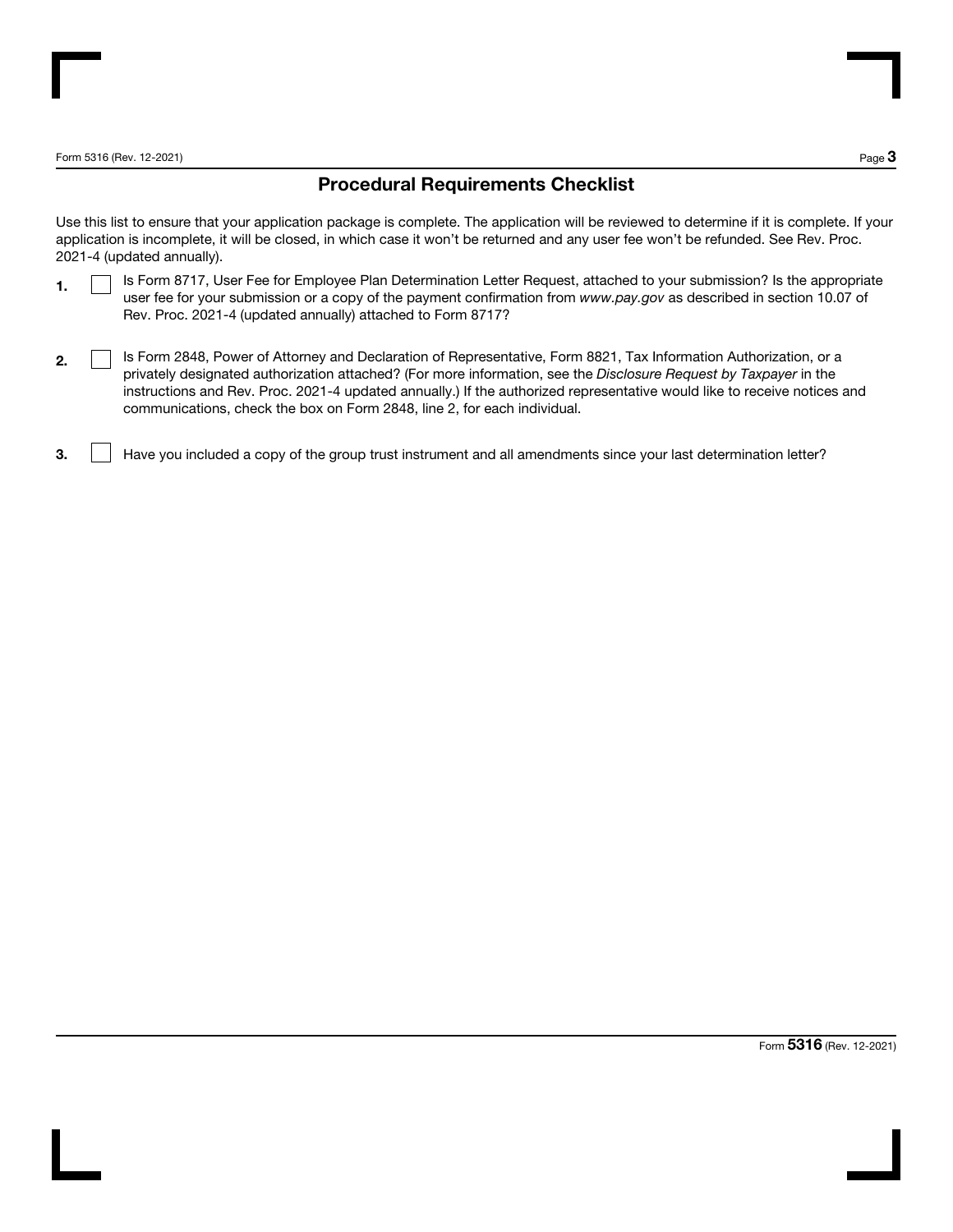Form 5316 (Rev. 12-2021) Page 4

#### Future Developments

For the latest information about developments related to Form 5316, such as legislation enacted after the form was published, go to *www.irs.gov/Form5316*.

#### Reminders

Review the Procedural Requirements Checklist and these instructions before completing the application.

Public inspection. The group trust is open to public inspection.

Disclosure request by taxpayer. The Tax Reform Act of 1976 permits a taxpayer to request the IRS to disclose and discuss the taxpayer's return and/or return information with any person(s) the taxpayer designates in a written request. Use Form 2848, Power of Attorney and Declaration of Representative, if the representative is qualified to sign, or Form 8821, Tax Information Authorization, for this purpose. See Pub. 947, Practice Before the IRS and Power of Attorney, for more information.

# General Instructions

Section references are to the Internal Revenue Code unless otherwise noted.

## Purpose of Form

Group/pooled trust sponsors file this form to request a determination letter from the IRS for a determination that the trust is a group trust arrangement as described in Rev. Rul. 81-100, 1981-1 C.B. 326, as clarified and modified by Rev. Rul. 2004-67, 2004-2 C.B. 28, and as modified by Rev. Rul. 2011-1, 2011-2 I.R.B. 251, available at *www.irs.gov/irb/2011-02\_IRB/ar08.html*. See also Rev. Rul. 2014-24.

# Type of Trust

A group/pooled trust is a trust that meets the qualification requirements of Rev. Rul. 81-100 as modified and clarified by Rev. Rul. 2004-67 and as modified by Rev. Rul. 2011-1.

## Who May File

This form should be filed by the sponsor of a group/pooled trust.

## Where To File

File Form 5316 at the address indicated below:

Internal Revenue Service Attn: EP Determination Letters Stop 31 P.O. Box 12192 Covington, KY 41012-0192

Requests shipped by a private delivery service should be sent to:

Internal Revenue Service Attn: EP Determination Letters Stop 31 201 West Rivercenter Blvd. Covington, KY 41011

Private delivery services (PDS). Filers can use certain PDS designated by the IRS to meet the "timely mailing as timely filing/ paying" rule for tax returns and payments. Go to *www.irs.gov/PDS* for the current list of designated services.

The private delivery service can tell you how to get written proof of the mailing date.

## How To Complete an Application

Applications are screened for completeness. The application must be signed by the employer or plan administrator.



Stamped signatures are not acceptable; see Rev. Proc. 2021-4, 2021-1 I.R.B. 157, available at *www.irs.gov/irb/2021-01\_IRB*.

The application will be reviewed to determine if it is complete. If your application is incomplete, it will be closed, in which case it won't be returned and any user fee won't be refunded. For this reason, it is important that an appropriate response be entered for each line item (unless instructed otherwise). In completing the application, pay careful attention to the following:

• The IRS may, at its discretion, require a plan restatement or additional information any time it is deemed necessary.

• The application has formatted fields that will limit the number of characters entered per field.

- All data input will need to be entered in Courier 10 point font.
- Alpha characters should be entered in all capital letters.
- Enter spaces between any words. Spaces do count as characters.
- All date fields are entered as an 8-digit field (MMDDYYYY).

The IRS annually updates the revenue procedure which sets forth the procedures for issuing determination letters to qualified plans, including determination letters for group trusts. The annual revenue procedure may be found in the Internal Revenue Bulletin. For example, the revenue procedure for 2021 is Rev. Proc. 2021-4*.*

### What To File

1. A Form 8717, User Fee for Employee Plan Determination Letter Request, and a check for the appropriate user fee (unless payment was made through *www.pay.gov*). Make checks payable to "United States Treasury.

Note. If the user fee is paid using *www.pay.gov*, a copy of the payment confirmation must be submitted along with the paper Form 8717.

- 2. Form 2848 or 8821.
- 3. A completed Form 5316.
- 4. A copy of the trust's latest determination letter.
- 5. The trust instrument and related documents.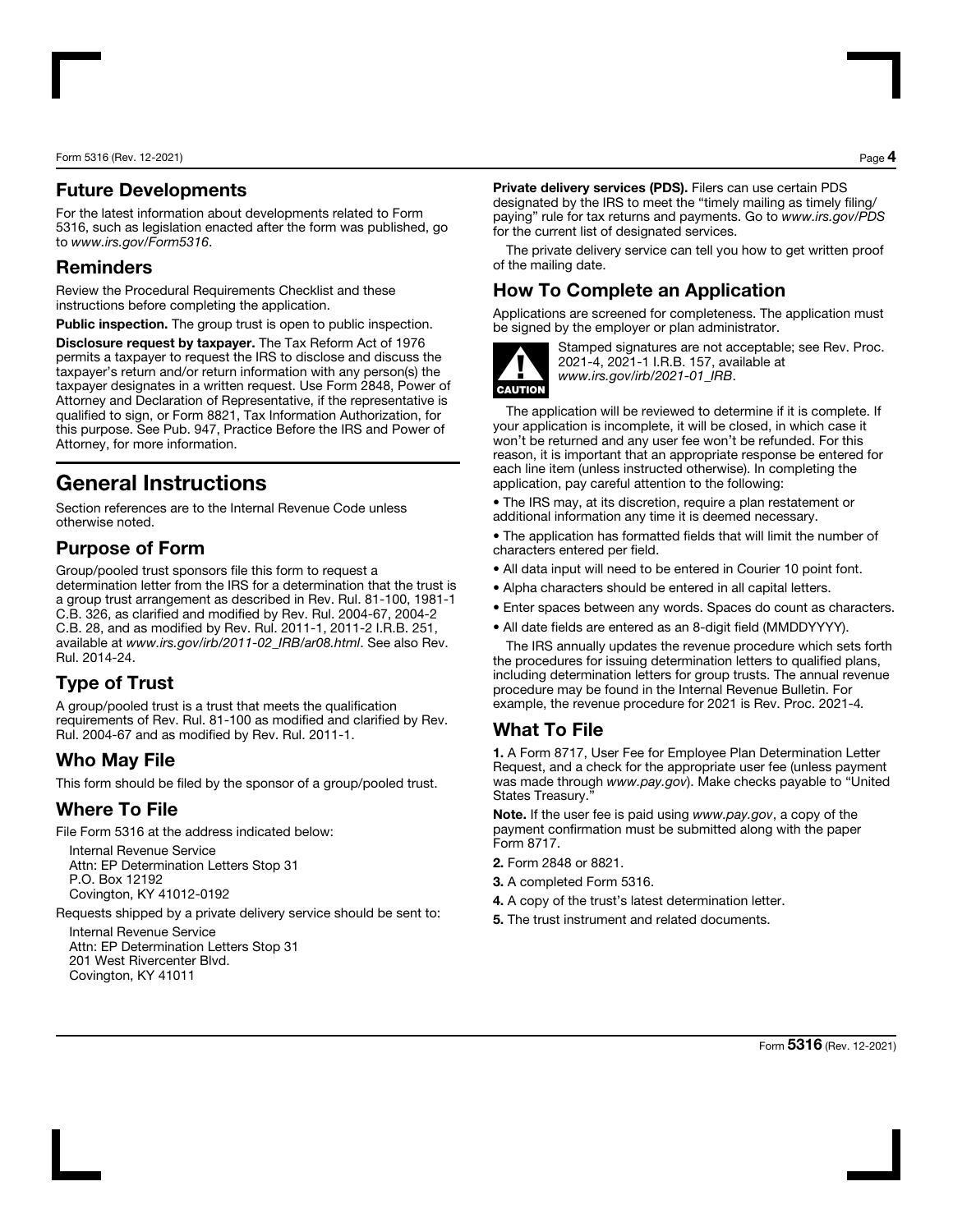Form 5316 (Rev. 12-2021) Page 5

## Specific Instructions

Line 1a and 1b. Enter the name and address of the trust sponsor.

Address should include the suite, room, or other unit number after the street address. If the post office does not deliver mail to the street address and the plan has a P.O. box, show the box number instead of the street address. The address should be the address of the sponsor/employer.

Line 1g. Enter the 9-digit trust employer identification number (EIN) assigned to the trust sponsor.

The trust sponsor must have an EIN. To apply for an EIN:

• Online—Generally, a plan sponsor can receive an EIN by Internet and use it immediately to file a return. Go to *www.irs.gov/EIN*.

• By mail or fax—Send in a completed Form SS-4, Application for Employer Identification Number, to apply for an EIN.

Note. This EIN must be used in all subsequent filings of the trust determination letter requests.

Line 1j. Due to space restrictions this field is limited to 70 characters, including spaces. Please complete this item with how the trust name should read on the trust determination letter to the extent permitted. Due to this restriction, please keep in mind that "Employees" and "Trust" are not needed and will be left off if space does not permit.

Line 1k. Enter the date the trust agreement was executed.

Line 1I. Identify the EIN of the group trust. Enter "N/A" if the trust does not have a separate EIN.

Line 2. Complete this line with the contact person, and attach a power of attorney or other written designation. The contact person will receive copies of all correspondence as authorized. See instructions for Form 2848 or Form 8821.

Line 3. A group trust retiree benefit plan is defined as a pension, profit-sharing, and stock bonus trust or custodial account qualifying under section 401(a) that is exempt under section 501(a); an individual retirement account that is exempt under section 408(e); an eligible governmental plan trust or custodial account under section 457(b) that is exempt under section 457(g); a custodial account under section 403(b)(7); a retirement income account under section 403(b)(9); a section 401(a)(24) governmental plan; and a retirement plan that is qualified under the Puerto Rico Code and described in section 1022(i)(1) of the Employee Retirement Income Security Act of 1974.

Line 4. The group trust instrument must expressly limit participation in the group trust to group trust retiree benefit plans. The group trust instrument may also limit participation in the group trust to certain types of group trust retiree benefit plans. For example, the group trust instrument may limit participation in the group trust to pension, profit-sharing, and stock bonus trusts qualifying under section 401(a) that are exempt under section 501(a), and individual retirement accounts exempt under section 408(e). See Rev. Rul. 2011-1 for information on the assets of commingled trust funds. A

group trust retiree benefit plan may invest directly in the group trust or through a separate account maintained by an insurance company. See Rev. Rul 2014-24. The Path Act section 336(e) permits Church Plans to invest in group trusts after December 18, 2015 with the group trust permitted to hold: (1) the assets of a church plan, and (2) the assets of a church-controlled organization described in IRC section 414(e)(3)(A) if the principal purpose or function is the administration of the plan described in (1). The assets eligible for investment in a group trust also include church assets eligible to be commingled for investment purposes.

Line 5. The group trust instrument must expressly prohibit any part of its corpus or income that equitably belongs to any adopting group trust retiree benefit plan from being used for, or diverted to, any purpose other than for the exclusive benefit of the participants and the beneficiaries of the group trust retiree benefit plan. Plan assets are treated as used for, or diverted to, a purpose other than for the exclusive benefit of the plan participants or beneficiaries if the assets of one group trust retiree benefit plan are used to provide benefits under another group trust retiree benefit plan even if the plan participant or beneficiary receiving the benefits is a participant or beneficiary under both plans. The Path Act effective December 18, 2015 permits assets that are permitted to be commingled with Church Plan assets to be held in a group trust.

Line 6. A group trust retiree benefit plan that is a governmental plan for purposes of section 401(a)(24) is treated as meeting the requirement to be tax exempt if it is not subject to federal income taxation.

Line 7. Each group trust retiree benefit plan which adopts the group trust must expressly provide in its governing document that it is impossible for any part of the corpus or income of the group trust retiree benefit plan to be used for, or diverted to, purposes other than for the exclusive benefit of the plan participants and their beneficiaries. For more information see Rev. Rul. 2011-1.

Line 8. The group trust instrument must expressly limit the assets that may be held by the group trust to assets that are contributed by, or transferred from, a group trust retiree benefit plan to the group trust (and the earnings on the assets), and the group trust instrument must expressly provide for the separate accounts (and appropriate records) to reflect the interest which each adopting group trust retiree benefit plan has in the group trust. This includes separate accounting for contributions to the group trust from the adopting plan, disbursements made from the adopting plan's account in the group trust, and investment experience of the group trust allocable to that account. A transaction or accounting method which has the effect of directly or indirectly transferring value from the account of one adopting plan into the account of another adopting plan violates this separate accounting requirement. However, a transaction that merely exchanges investments at fair market value between the accounts of one adopting plan to another account of that adopting plan does not violate this separate accounting requirement.